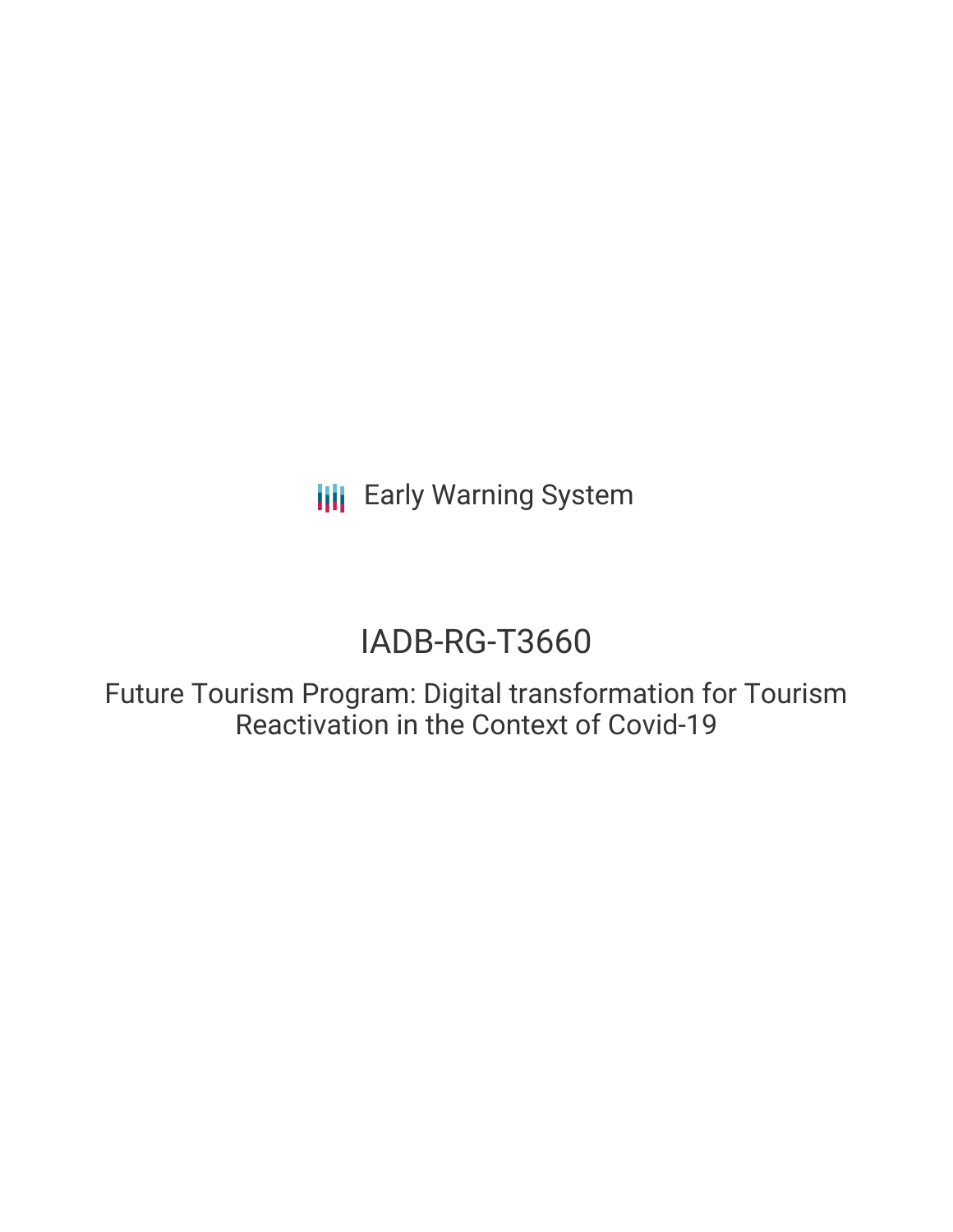

#### **Quick Facts**

| <b>Financial Institutions</b>  | Inter-American Development Bank (IADB)    |
|--------------------------------|-------------------------------------------|
| <b>Status</b>                  | Approved                                  |
| <b>Bank Risk Rating</b>        |                                           |
| <b>Borrower</b>                | Regional                                  |
| <b>Sectors</b>                 | Industry and Trade, Technical Cooperation |
| <b>Investment Type(s)</b>      | Grant                                     |
| <b>Investment Amount (USD)</b> | \$1.50 million                            |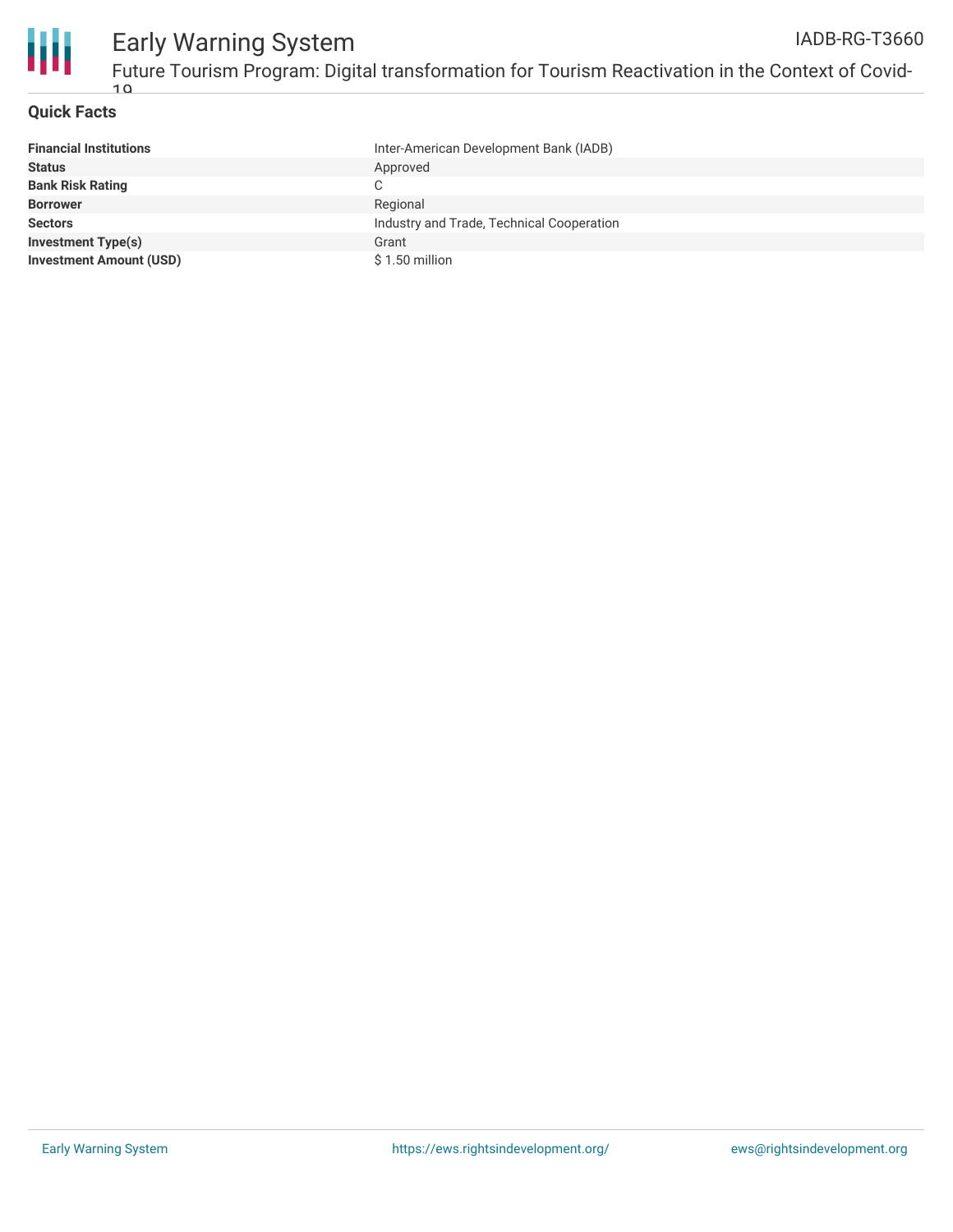

### **Project Description**

This Technical Cooperation (TC) aims to generate methodological and operational instruments that contribute to the digitization of the LAC tourism sector to reactivate tourism activity under the new context posed by the COVID19 pandemic, as well as to respond to sectoral challenges. structural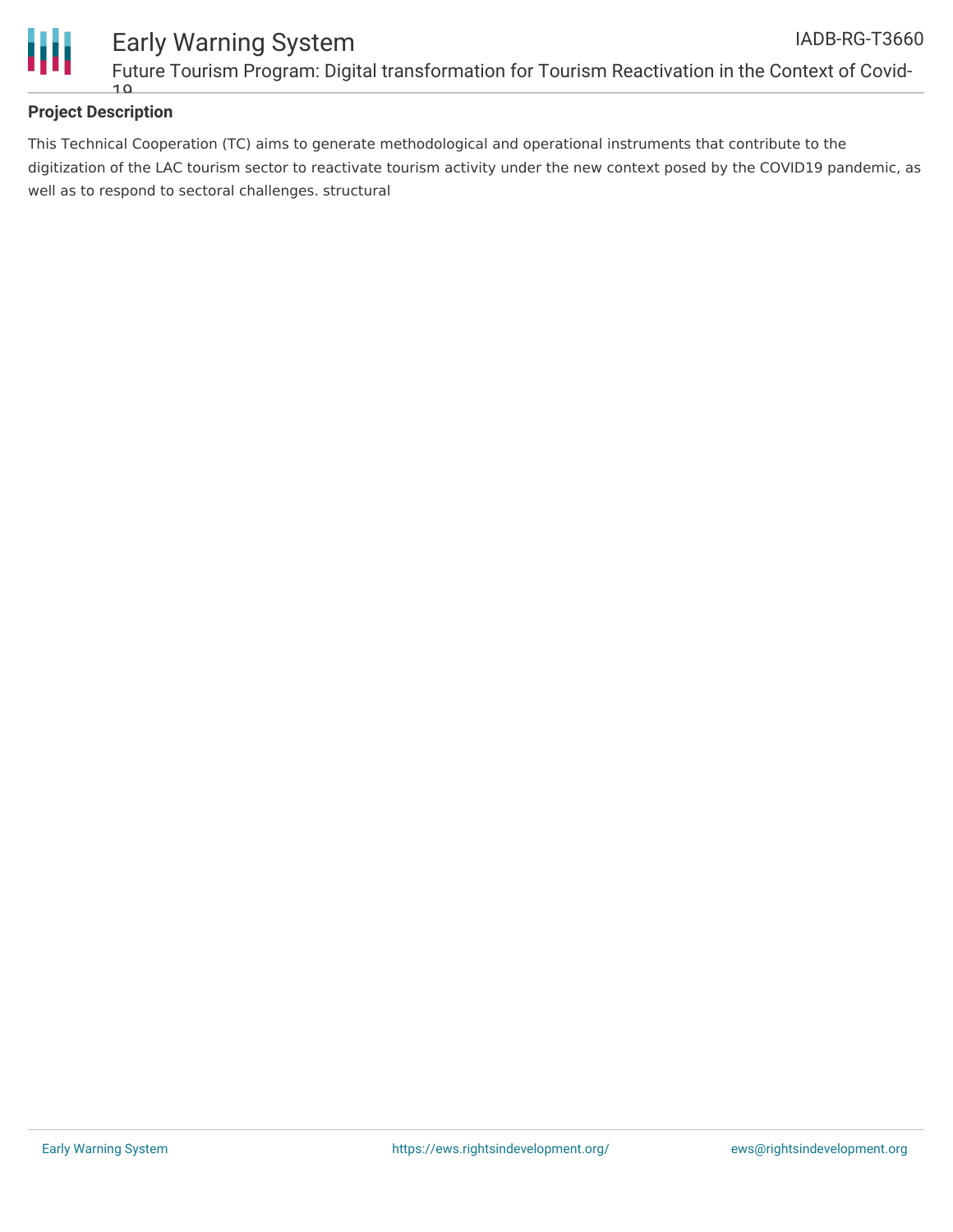

#### Early Warning System Future Tourism Program: Digital transformation for Tourism Reactivation in the Context of Covid- $10$ IADB-RG-T3660

#### **Investment Description**

• Inter-American Development Bank (IADB)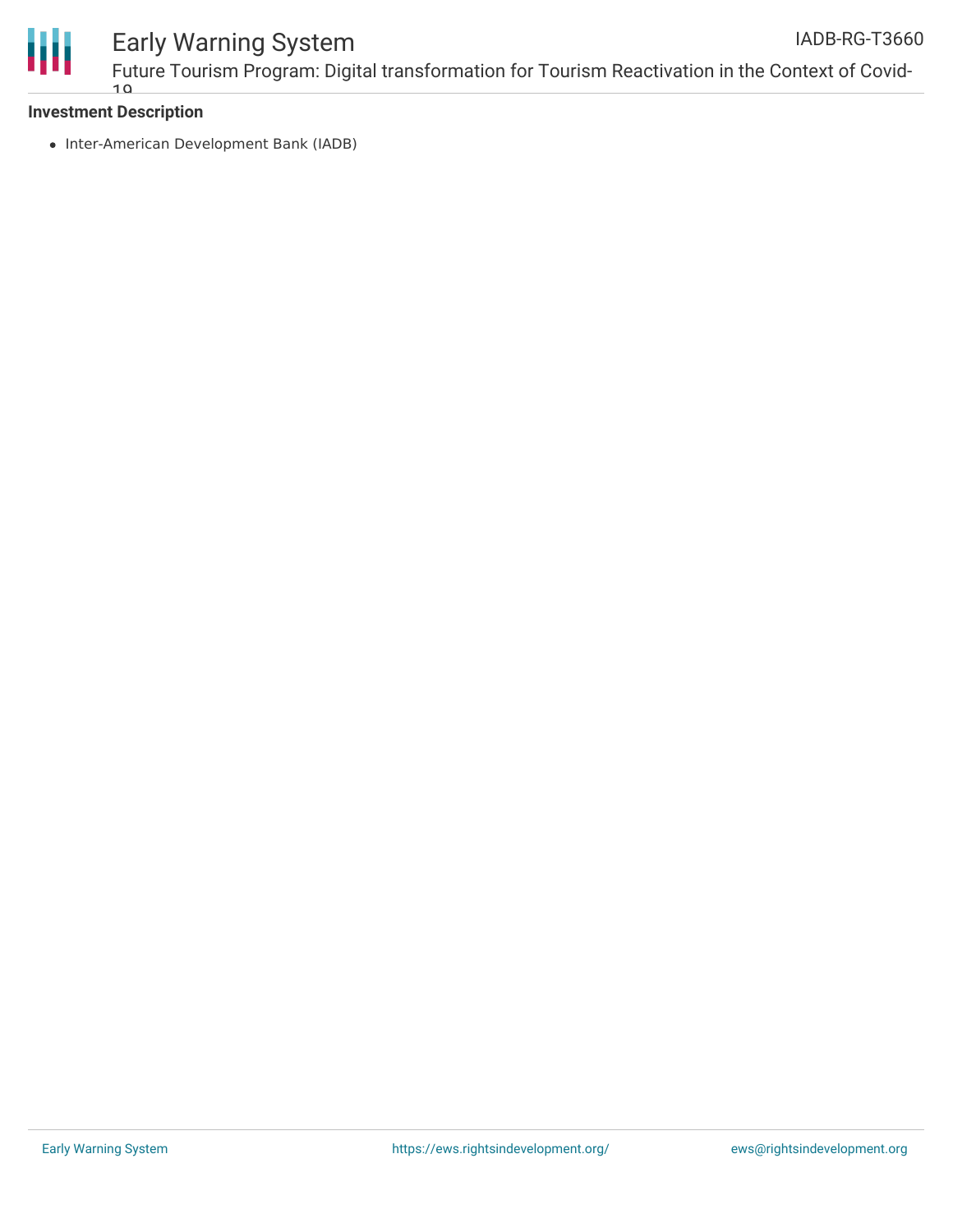

### **Contact Information**

#### ACCOUNTABILITY MECHANISM OF IADB

The Independent Consultation and Investigation Mechanism (MICI) is the independent complaint mechanism and fact-finding body for people who have been or are likely to be adversely affected by an Inter-American Development Bank (IDB) or Inter-American Investment Corporation (IIC)-funded project. If you submit a complaint to MICI, they may assist you in addressing the problems you raised through a dispute-resolution process with those implementing the project and/or through an investigation to assess whether the IDB or IIC is following its own policies for preventing or mitigating harm to people or the environment. You can submit a complaint by sending an email to MICI@iadb.org. You can learn more about the MICI and how to file a complaint at http://www.iadb.org/en/mici/mici,1752.html (in English) or http://www.iadb.org/es/mici/mici,1752.html (Spanish).